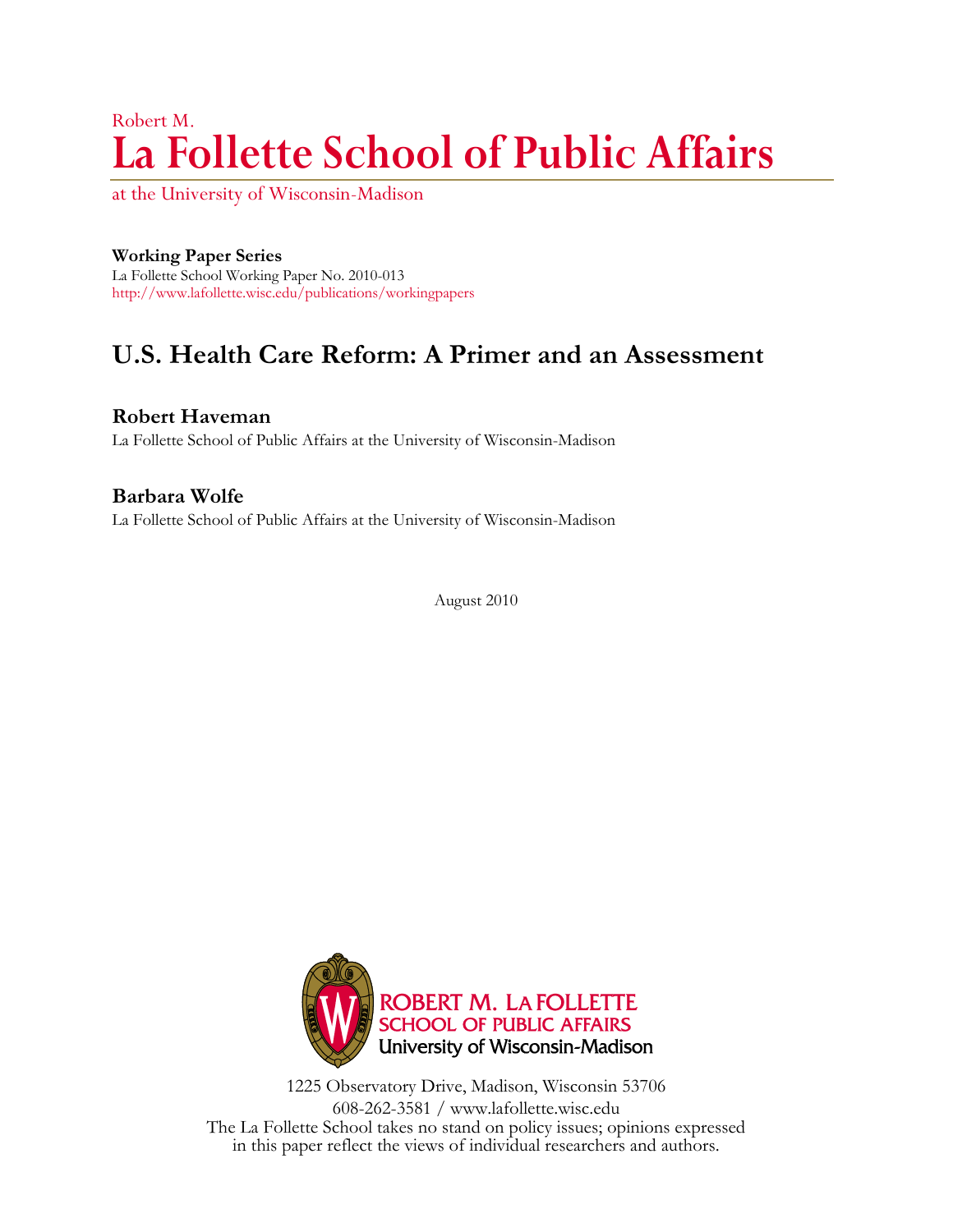#### **US Health Care Reform: A Primer and an Assessment**

Robert Haveman Barbara Wolfe University of Wisconsin–Madison (USA)

#### **I. Introduction**

After efforts by five presidents, a comprehensive health care reform bill was passed by the US Congress and signed into law by President Obama. The Patient Protection and Affordable Care Act of 2010 became law on 23 March  $2010<sup>1</sup>$ . The bill is long—1,200 pages—complex, and comprehensive; there is no major part of the existing health care system that is not changed, and providers, consumers, and taxpayers will all be affected.

In this brief paper, we attempt to convey the existing structure of the US health care system, to identify its major weaknesses, to describe the primary new features introduced by the act, and to offer our overall appraisal of the reform.

#### **II. The Existing US Health Care System**

 $\overline{a}$ 

Today's pre-reform US health care system is a unique and awkward combination of arrangements. Taken together, the system produces a huge volume of services—as of 2007, expenditures had reached USD 2.2 trillion or 16.2 percent of the nation's GDP; about USD 6,200

<sup>&</sup>lt;sup>1</sup> The Act passed the Senate on 24 December 2009 and the House on 21 March 2010; a reconciliation bill was passed by the Senate shortly thereafter and signed by the president on 30 March 2010. The reconciliation bill is known as the Health Care and Education Reconciliation Act of 2010. In the discussion below we refer to the law as having been established by both of these bills. The five presidents refer to those in office following the establishment in 1965–1966 of Medicaid and Medicare who attempted reform: Presidents Nixon, Carter, Clinton, Bush, and Obama. An interesting interactive timeline of the 100-year history of US efforts to secure universal health care is available at

[http://www.nytimes.com/interactive/2009/07/19/us/politics/20090717\\_HEALTH\\_TIMELINE.html.](http://www.nytimes.com/interactive/2009/07/19/us/politics/20090717_HEALTH_TIMELINE.html)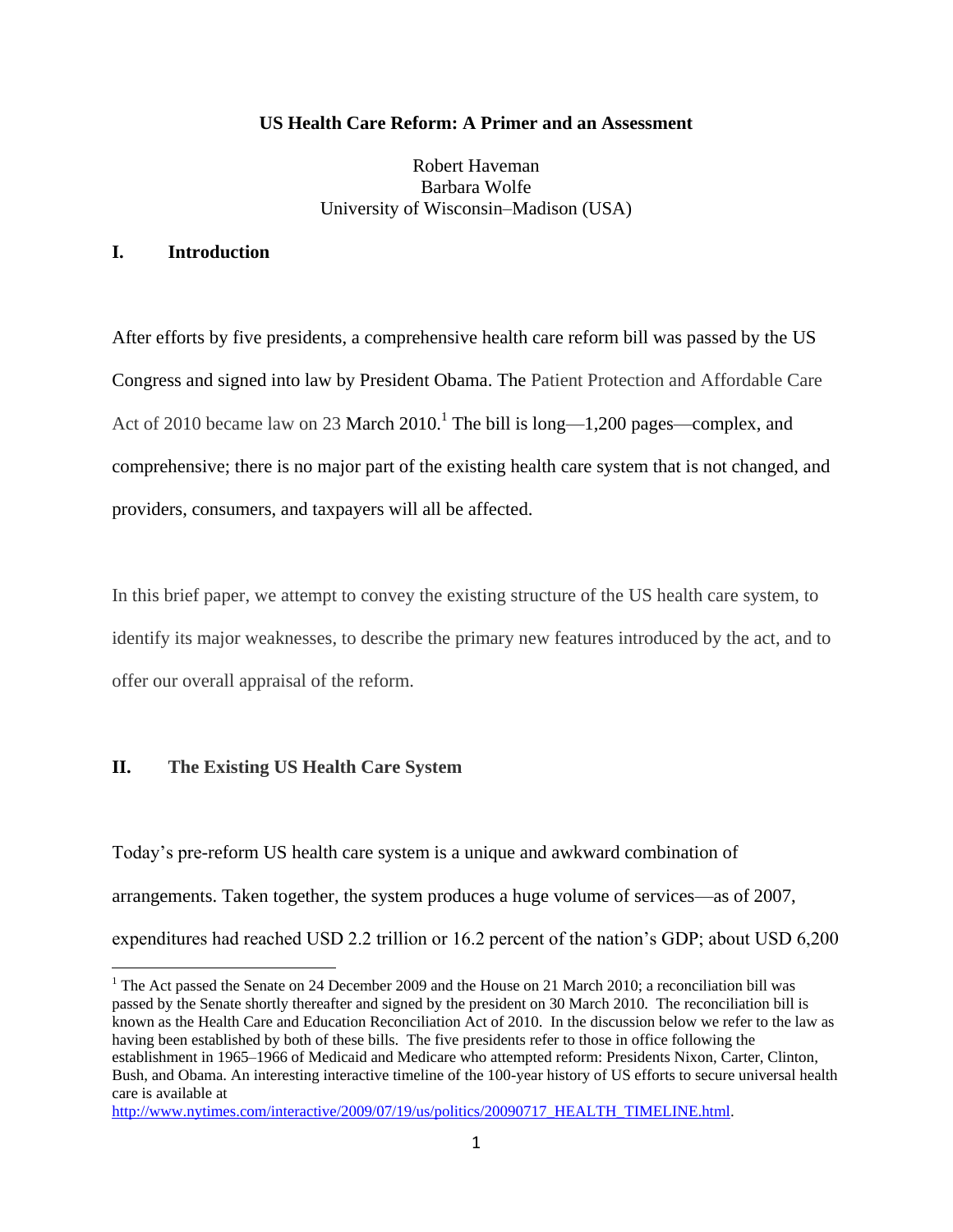per capita is spent on personal health care (NCHS 2009).<sup>2</sup> These services are often distributed inefficiently and inequitably, and both per capita costs and total cost relative to GDP exceed those of other developed nations.<sup>3</sup>

Most Americans, 162 million, obtain health insurance through their own or a family member's employer. Under this arrangement, they then purchase health care largely from private providers (doctors, clinics, hospitals), under constraints imposed by the plan. Some of these insurance plans are tied to various groupings of providers, known as Preferred Provider Organizations (PPOs) or Health Maintenance Organizations (HMOs). Those covered under the latter usually need to choose among providers that are members of these groups; those under the former face financial incentives to choose member providers.<sup>4</sup>

American families without a regular full-time worker (e.g., many single parents, elderly, and disabled persons) are not offered employer-based insurance. Low-income families without jobrelated insurance rely largely on a federally sponsored (but state-based) insurance program, Medicaid.<sup>5</sup> Each state has a somewhat different set of eligibility requirements and coverage arrangements, even though all states operate within federal government guidelines. Generally, benefits under the Medicaid program are quite comprehensive and generous, though compensation to providers is not and that results in limited access in certain markets where providers decline to serve Medicaid-covered patients. In 2010, over 60 million Americans (one

 $2$  Personal health care makes up about 84 percent of all health expenditures and excludes investment and administrative costs. Se[e http://www.cdc.gov/nchs/data/hus/hus09\\_InBrief.pdf.](http://www.cdc.gov/nchs/data/hus/hus09_InBrief.pdf)

 $3$  For example, as a percentage of GDP, Canada, Germany, France, and the Scandinavian countries spend about 9 to 11 percent on health care; the figure is about 8 percent for the United Kingdom. See [http://en.wikipedia.org/wiki/Health\\_care\\_system#Cross-country\\_comparisons.](http://en.wikipedia.org/wiki/Health_care_system#Cross-country_comparisons)

<sup>&</sup>lt;sup>4</sup> <http://www.kaiserhealthnews.org/Stories/2009/September/28/NPR-employer-explainer.aspx><br><sup>5</sup> For more information on the Medicaid program, see [http://www.kff.org/medicaid/upload/7235-04.pdf.](http://www.kff.org/medicaid/upload/7235-04.pdf)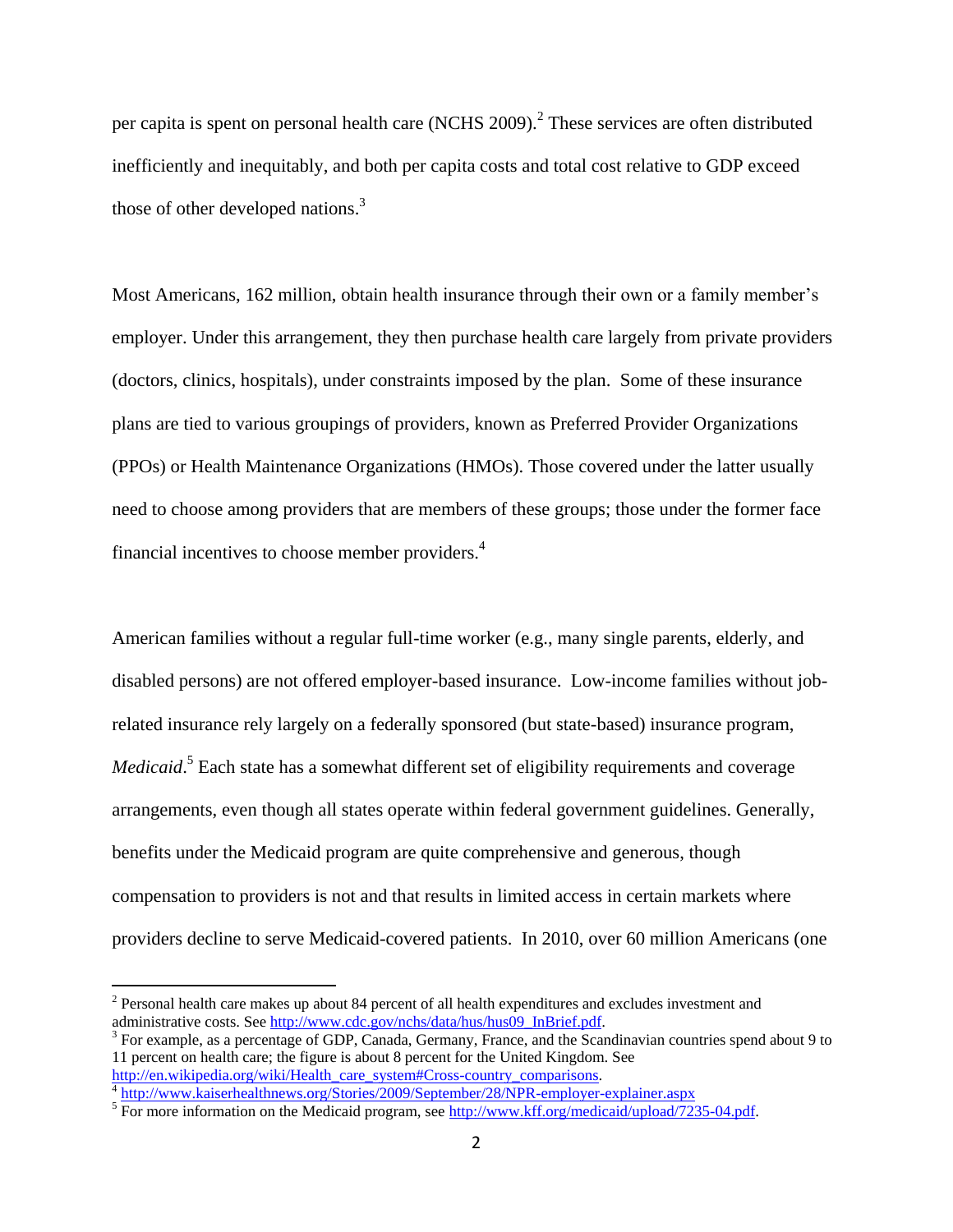in four children) received coverage under this program. In 2008, USD 340 billion was spent on the health care of Medicaid beneficiaries; the program accounts for nearly 16 percent of all personal health care spending and almost 45 percent of spending on nursing home care. Were it not for the Medicaid program, many of these families would be without health insurance coverage.

Families headed by a person aged 65 or older receive health care coverage from yet another public program, the *Medicare* program.<sup>6</sup> The program covers inpatient hospital and skilled nursing home stays, and nearly all former workers older than 65 years have this coverage. The program also covers physician services and outpatient visits, but this coverage also requires a monthly premium and relatively high cost sharing. There is provision for older citizens to secure additional benefits if they join an HMO organization. Finally, there is a voluntary subsidized prescription drug benefit that is available, again with a premium and cost sharing. This year, Medicare benefit outlays are expected to total USD 504 billion—15 percent of the federal budget. The program is funded by a combination of general revenues (40 percent), payroll taxes (38 percent), beneficiary premiums (12 percent), and other sources. Many people with Medicare also purchase supplementary insurance to cover deductibles and co-payments; most low-income elderly are covered by a combination of Medicare and Medicaid.

Children who are in low- to moderate-income families who are not eligible for Medicaid may be covered by the newest public program, the Children's Health Insurance Program (CHIP). This program is another joint state-federal program with guidelines that differ by state. The federal share for this program is more generous than for Medicaid in an attempt to encourage more

<sup>&</sup>lt;sup>6</sup> For more information on the Medicare program, see  $\frac{http://www.kff.org/medicare/upload/1066-12.pdf}{http://www.kff.org/medicare/upload/1066-12.pdf}.$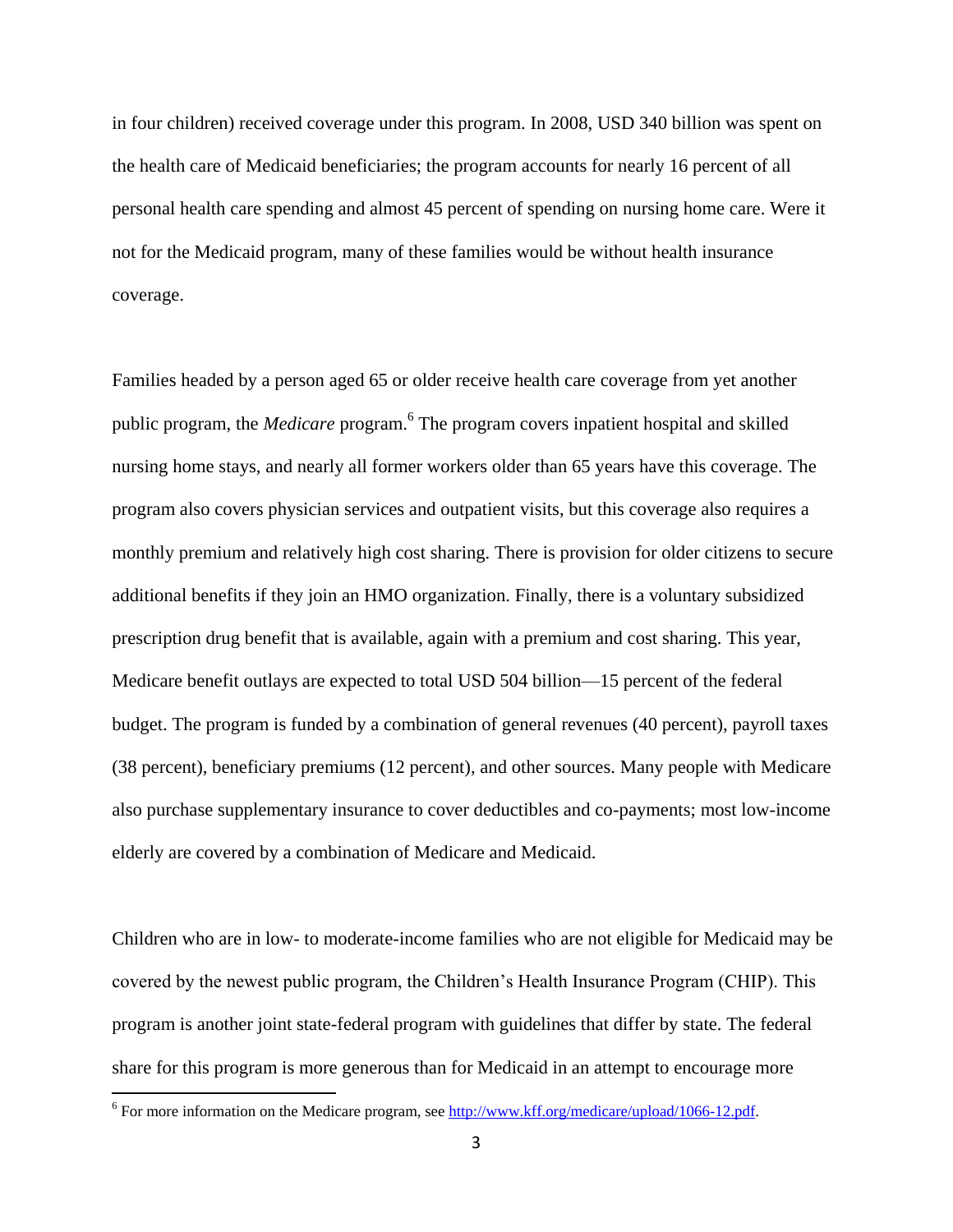generous eligibility standards, though federal allocations are capped annually. There are also waivers that allow states to cover parents although these do not receive the higher federal matching support. In fiscal year 2009, 7.7 million people were enrolled in CHIP.

Finally, there is the remaining group of Americans who have no health insurance coverage over 15 percent of the population in 2008. The reasons for this are complex. Part of the explanation is that many families without a full-time worker are not offered an employer-based policy. Another reason is that many small firms (including farms) do not offer their employees such coverage. In addition, the Medicaid program is "categorical," such that many low-income people are ineligible for benefits. People who are not offered coverage, or who find the cost of the plans that are offered too expensive, either are forced to rely on the individual private health insurance market, use community health centers where available (and pay on a sliding scale), or forego health care insurance altogether. Ultimately, these uninsured do receive health care services if they experience severe problems, and these services are often provided by emergency rooms in hospitals—a costly option. Many regular health care services, including preventive care, are simply foregone.

#### **III. Eight Problems with the Existing US System—among Many**

#### A. The Uninsured Population

The large number of Americans without health care coverage—over 15 percent of the population—is an internationally embarrassing offshoot of the complex and costly nature of the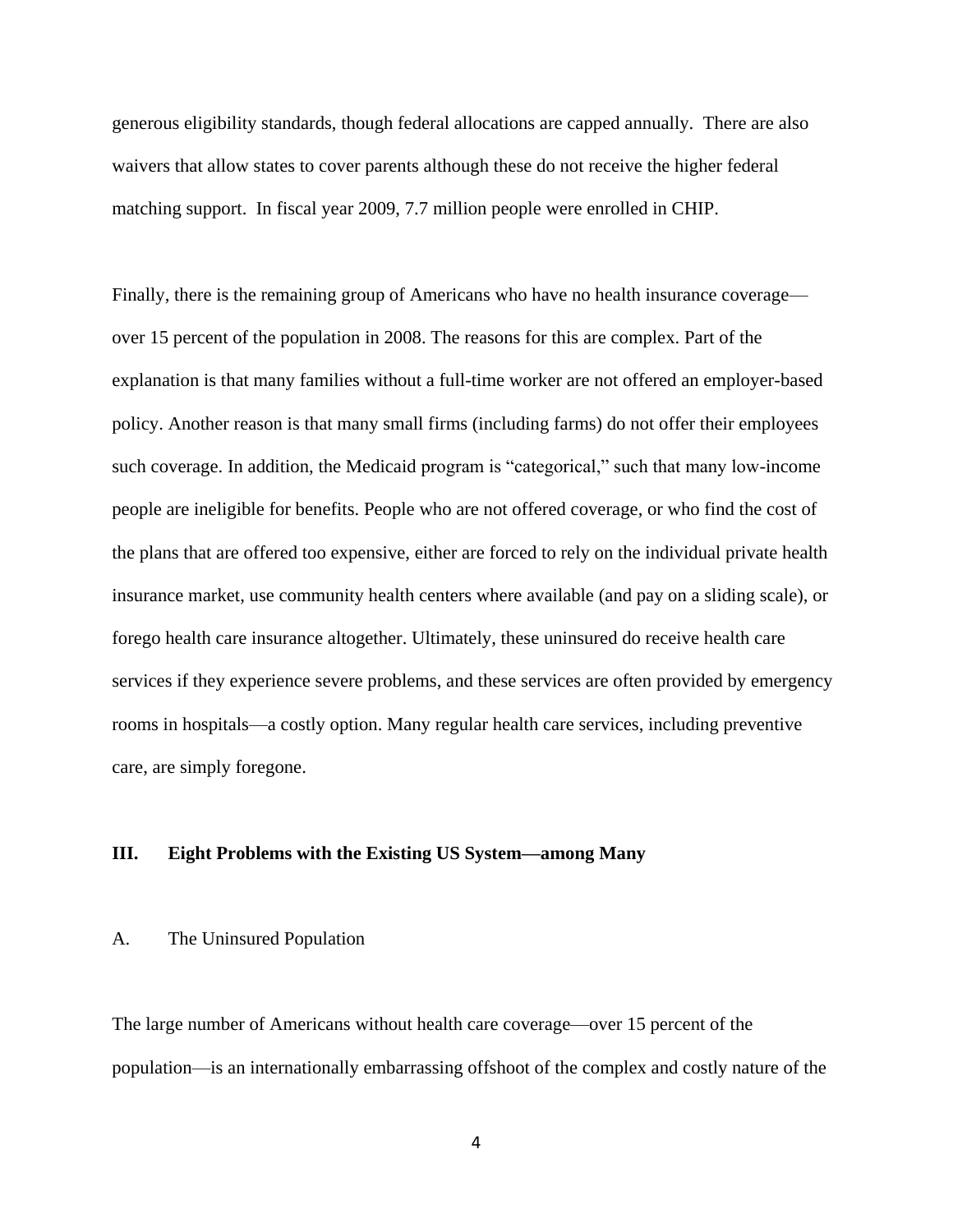American employer-based health insurance arrangement. That most of these citizens have low incomes and transitory ties to the formal labor market only heightens these inequities.

B. Constrained Access to Health Care

In part because of the lack of health care coverage, but also because of high cost-sharing arrangements, many Americans forego health care, especially preventive care, often resulting in later diagnosis of certain conditions. The result is a likely increase in national health costs, but also long-term health declines, personal stress and bankruptcies due to the inability to pay medical bills.

#### C. Private Insurance Market Problems

The US health insurance market is a private market—largely due to job-based health insurance in which health insurance policies are bought and sold. As such, it is essential that many buyers and sellers participate in the market, and that both groups have full information. Unfortunately, many of the markets in which employers shop for alternative options to offer employees are local and thin—shopping opportunities are often limited. As a result, purchasers in such markets often find it difficult to find policies that are "affordable," especially for small groups or individuals. Moreover, the menu of plans offered to employees is often very complex, and choices seem largely unrelated to relative costs and gains. Administrative costs are high on policies offered; over 10 percent of the premium, not including the costs employers bear—including legions of consultants and benefit managers—in purchasing and managing their health insurance budgets;

5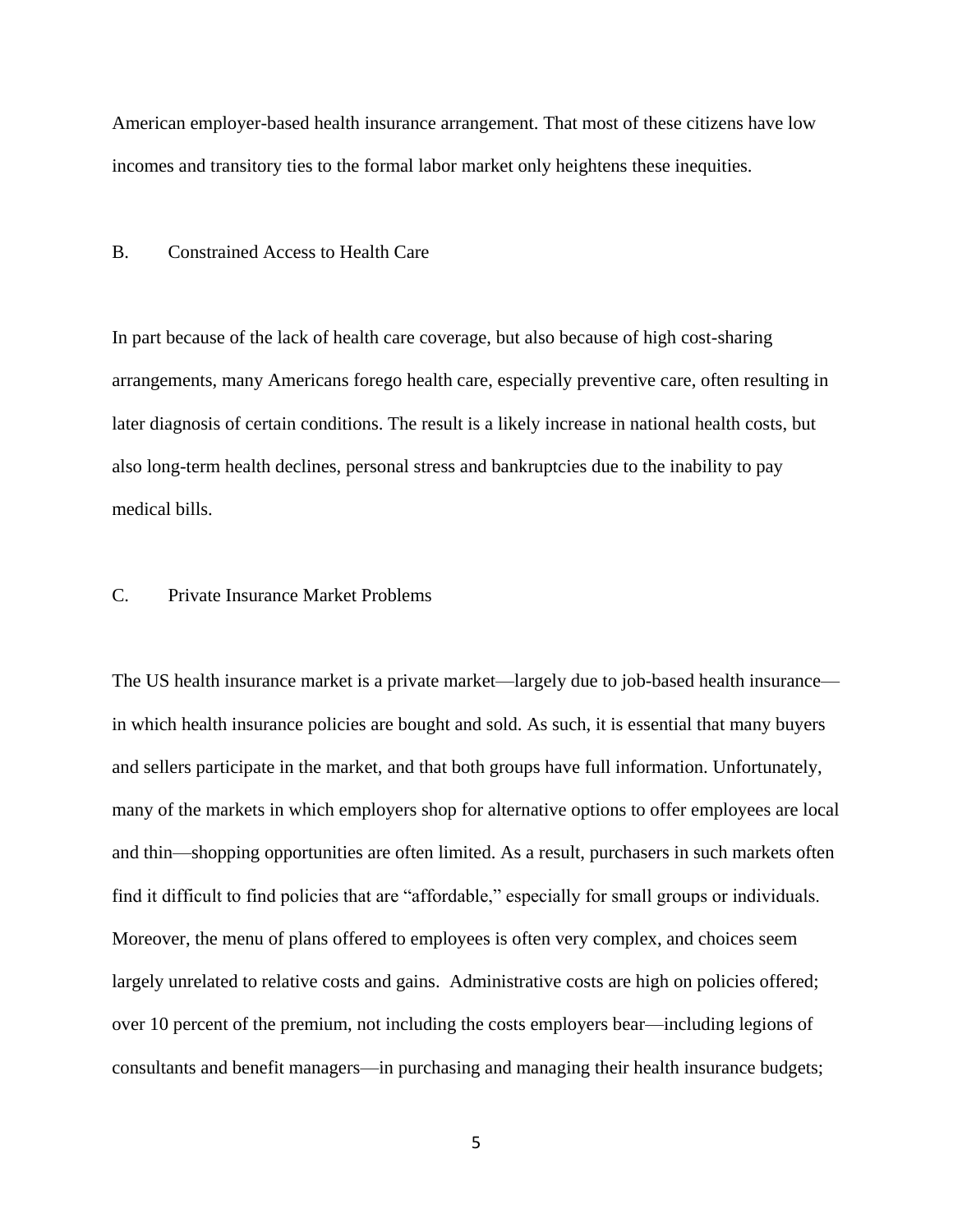these costs make coverage exceedingly expensive to small firms. Because the US income tax does not tax employer-based benefits (insurance) as income, higher income employees seek comprehensive packages with a wide spectrum of choices, avoiding packages with more limited choice and greater use of cost controls. This pattern perpetuates inefficiencies in the health insurance and health service arrangements.

This private insurance market arrangement also has other problems laid at its doorstep. While it offers flexibility, responsiveness, and options among which to shop, the arrangement encourages firms to shift low-wage workers out of the pool of insurance-eligible employees by contracting out or hiring temporary workers. And since premiums are experience weighted, it also encourages them to avoid hiring people who they suspect may have high health costs (including those of other family members); this is especially true for smaller firms. Because those workers who may suspect high future health care costs are afraid to leave jobs with such coverage, economists have worried about the resulting decrease in labor market mobility, or "job lock" (see Glied 2005).

#### D. Health Care Costs

In part because of the uninsured problem and the constrained access to health care, the total and per capita cost of the US health care system is its overall cost—over 16 percent of GDP. With the share of the population over age 65 projected to grow rapidly in future years, many fear that this percentage can only rise. Part of the explanation for the high cost is simply the higher income and hence higher demand for services in the United States, but part of it is likely due to

6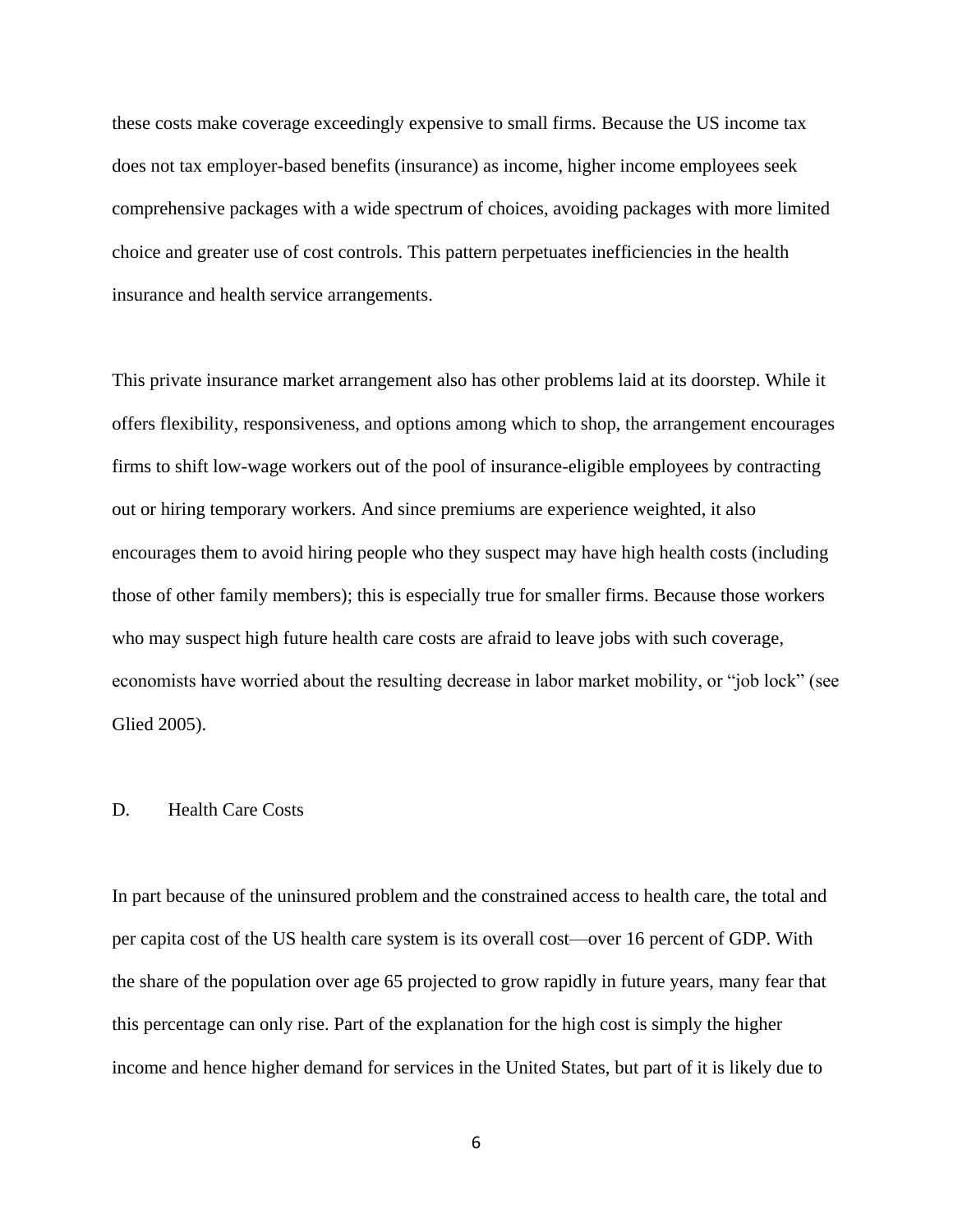higher unit costs for services, and higher administrative costs tied to the complex structure and greater use of high-tech services including specialist care. Getting paid to deliver services (feefor-service) and ownership of outpatient facilities by doctors may also contribute to this problem. It is not due to greater use of hospitals or lengths of hospital stay.

#### E. Regressive and Inefficient Financing Arrangements

Contributing to the high cost of the US health care system are the arrangements for its financing. In order to assist families to purchase private health coverage offered by employers, US federal tax policy allows the payment of health insurance premia to be made with pre-tax dollars. This provision results in a very regressive financing arrangement, with the largest "tax-expenditures" (i.e., subsidies) going to the highest-earning households, who face high marginal tax rates. Moreover, because federal and state tax policies do not treat the employer costs as ―compensation,‖ they are exempt from both income and payroll taxes. The large subsidy was designed to raise the overall willingness of firms to provide insurance coverage; however, it favors the highest earners, who pay the highest marginal tax rates. Moreover, because the subsidy is not constrained, plans that offer choice among providers with little or no cost sharing (hence, encouraging excessive health care utilization) tend to be favored, at least by higher income employees and their families .

#### F. Coverage beyond Traditionally Insurable Components

7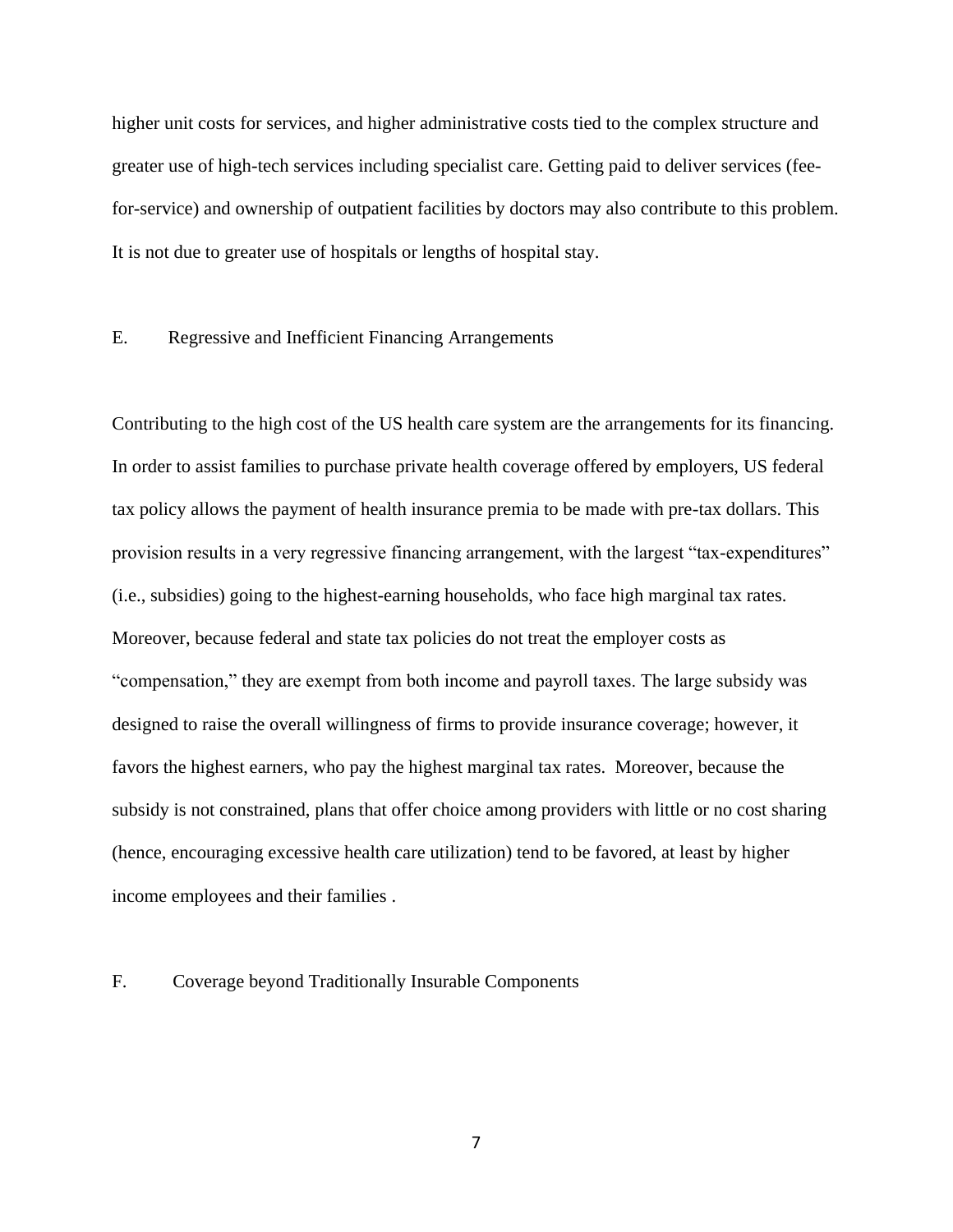Largely as an offshoot of the regressive financing arrangement, US health coverage has expanded to include items traditionally not insured, such as dental care (including braces) and eye care (including glasses). This expansion means that those with higher incomes receive the greatest public subsidies for services that are largely discretionary or inefficient.

G. The Problem of "Preexisting Conditions"

Because of the nature of the employer-provided health insurance arrangement, the available insurance options tend to be limited and very expensive for people with preexisting conditions. In many cases, a five-year period must elapse before private insurance is available, and in some cases no coverage at all is offered. And, once a condition is diagnosed, some companies refuse to continue coverage.

#### H. Underserved Areas

Finally, across the nation, there are numerous "underserved areas" where access to care is limited. In most cases this is tied to low reimbursement by Medicaid, payment uncertainty if uninsured, or inflexible licensing laws preventing the use of para-professionals in practicing medicine; usually these are low-income and rural areas.

#### **IV. US Health Care Reform, 2010**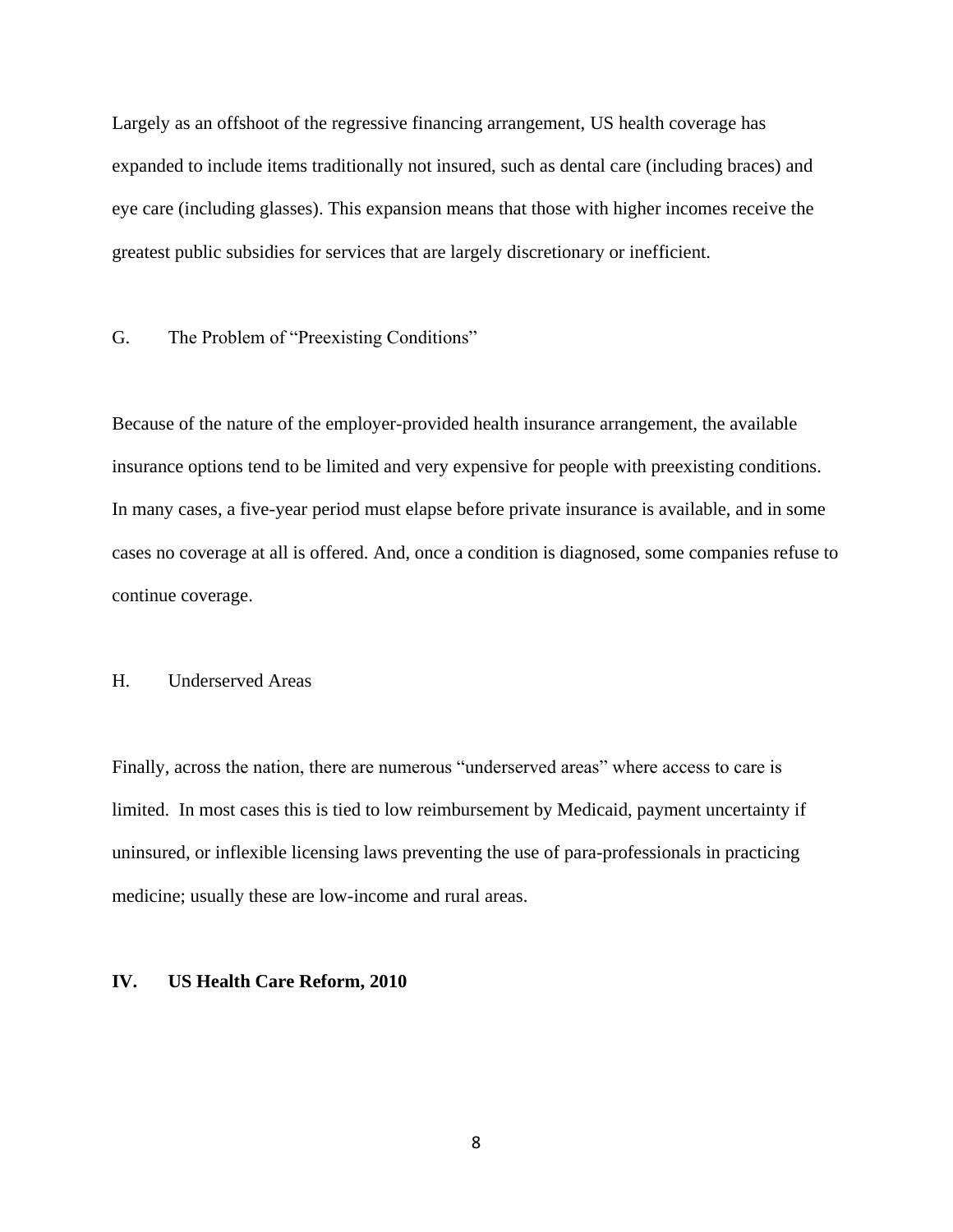The health care reform proposal of President Obama—and the signed legislation that resulted from it—is complex, misunderstood, and controversial. It addresses many of the problems of the existing system, sometimes in ways that seem indirect and opaque. Many of its provisions came about through the long and tedious process of partisan Congressional debate and compromise, and the long arms and deep pockets of vested health provider, insurance, and consumer advocates. Given this, it is surprisingly comprehensive and directed at reducing existing inequities. Here, we outline the main provisions of the legislation, and relate them to the problems they are asserted to solve.

#### A. Expansion of Access to Health Care and Health Insurance

The primary focus of the reform is to increase health insurance coverage and increase access to health care for citizens and legal immigrants. This is accomplished by several changes.

#### *Medicaid Expansion*

 $\overline{a}$ 

The Medicaid program will be expanded (in 2014) to cover everyone with income below 133 percent of the federal poverty line  $(FPL)$ .<sup>7</sup> Hence, state differences in eligibility levels will be eliminated as will the lack of coverage for individuals and couples without children. This expansion provides a true safety net for those with very low incomes, who gain generous coverage without required premium payments.

 $<sup>7</sup>$  The 2009 federal poverty line (also called poverty guidelines) in the 48 contiguous states and the District of</sup> Columbia for an individual is USD 10,830, and for a four-person family, USD 22,050. [http://aspe.hhs.gov/poverty/09poverty.shtml.](http://aspe.hhs.gov/poverty/09poverty.shtml) Accessed 28-7-2010.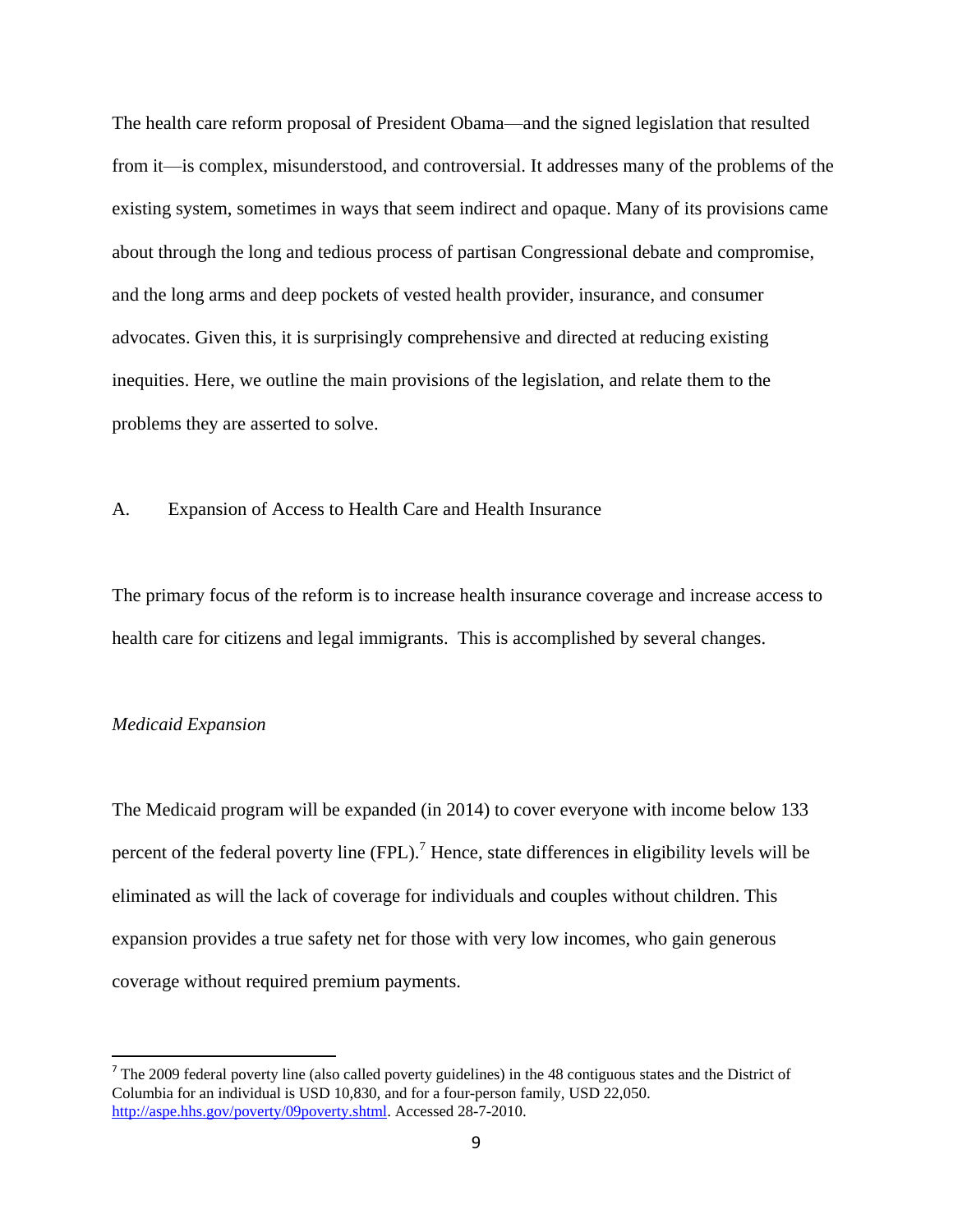#### *Income-Conditioned Subsidies*

Those with low to moderate incomes will receive subsidies to achieve increased coverage and access. A variety of sliding-scale subsidies will be made available for persons whose income is at or below 400 percent of the FPL; indeed, a family of four with income below USD 88,000 (2010 dollars) can receive a subsidy. Moreover, health insurance premiums are capped for these families, again on a sliding-scale basis.<sup>8</sup> Out-of-pocket payments are also capped for families with income below 400 percent of FPL. Again, these changes will be implemented in 2014.

#### *Coverage of Those with Preexisting Conditions*

Within six months of the passage of the law, insurers are prohibited from excluding children up to age 19 with preexisting conditions from coverage, and states are required to set up insurance pools to offer coverage to these individuals (or to rely on a federal program for "high-risk" persons). By 2014, private insurers will no longer be able to exclude any person with a preexisting condition from coverage or charge them more for coverage.

#### *Expansion of Private Job-Based Insurance Coverage*

 $\overline{a}$ 

Starting immediately, private job-based insurance is required to include coverage for dependent children without alternative coverage up to age 26. Tax credits starting at 35 percent and going up to 50 percent will be given to small firms, in order to encourage the offering of insurance to their employees. Starting immediately, private firms are prohibited from setting lifetime

 $8$  The cap is 3 percent for those at 133 percent of FPL, and rises to 9.5 percent for those at 400 percent of FPL.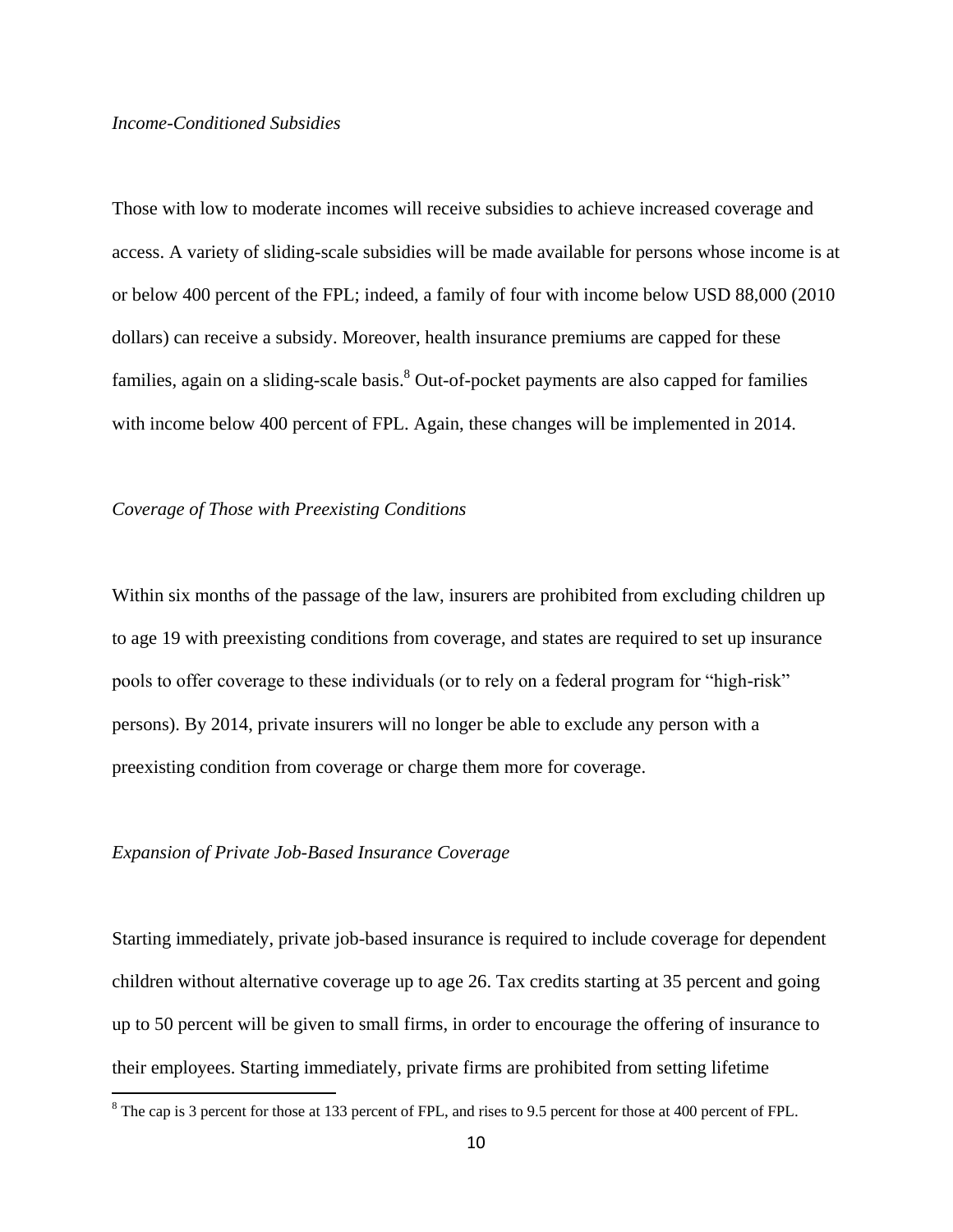maximums on coverage, and are no longer permitted to deny coverage based on an individual having a new health shock. As of 2014, private insurance exchanges will be established to enable jobless and unemployed workers, and lower income workers in high-cost firms, to purchase insurance at reasonable rates (see below).

Finally, firms will be encouraged to offer coverage by the imposition of a sizable annual fee per full-time employee not offered coverage, and most families above a specified income level will be penalized if they are without health insurance.<sup>9</sup>

Overall, then, by 2014, low-income individuals regardless of family status or location will be covered by Medicaid with at least a uniform and generous minimum set of benefits; persons and families with incomes up to 400 percent of the FPL will be subsidized on a sliding scale basis in order to encourage them to purchase coverage via caps on insurance premiums and co-pays. Employees in small firms are more likely to be offered coverage and low- to moderate-income workers in larger firms will be protected from ever-increasing premiums as well. Persons with preexisting conditions will be able to obtain coverage at rates only adjusted for age, and no one will face a dollar limit on coverage. The uninsured rate should decline dramatically, and with it the challenge of unpaid bills and bankruptcies.

#### B. Reorganization of the Health Care System

<sup>9</sup> Larger firms will face a fee per full-time employee (after an exemption for the first 30 employees) of USD 2,000 if they do not offer coverage, and families who choose to go without coverage will face a penalty of USD 95 or 1 percent of taxable income in 2014, rising to USD 695 or 2.5 percent of taxable income by 2016. Those who pay no federal income tax as well American Indians, undocumented immigrants, and those with religious objectionsare exempt.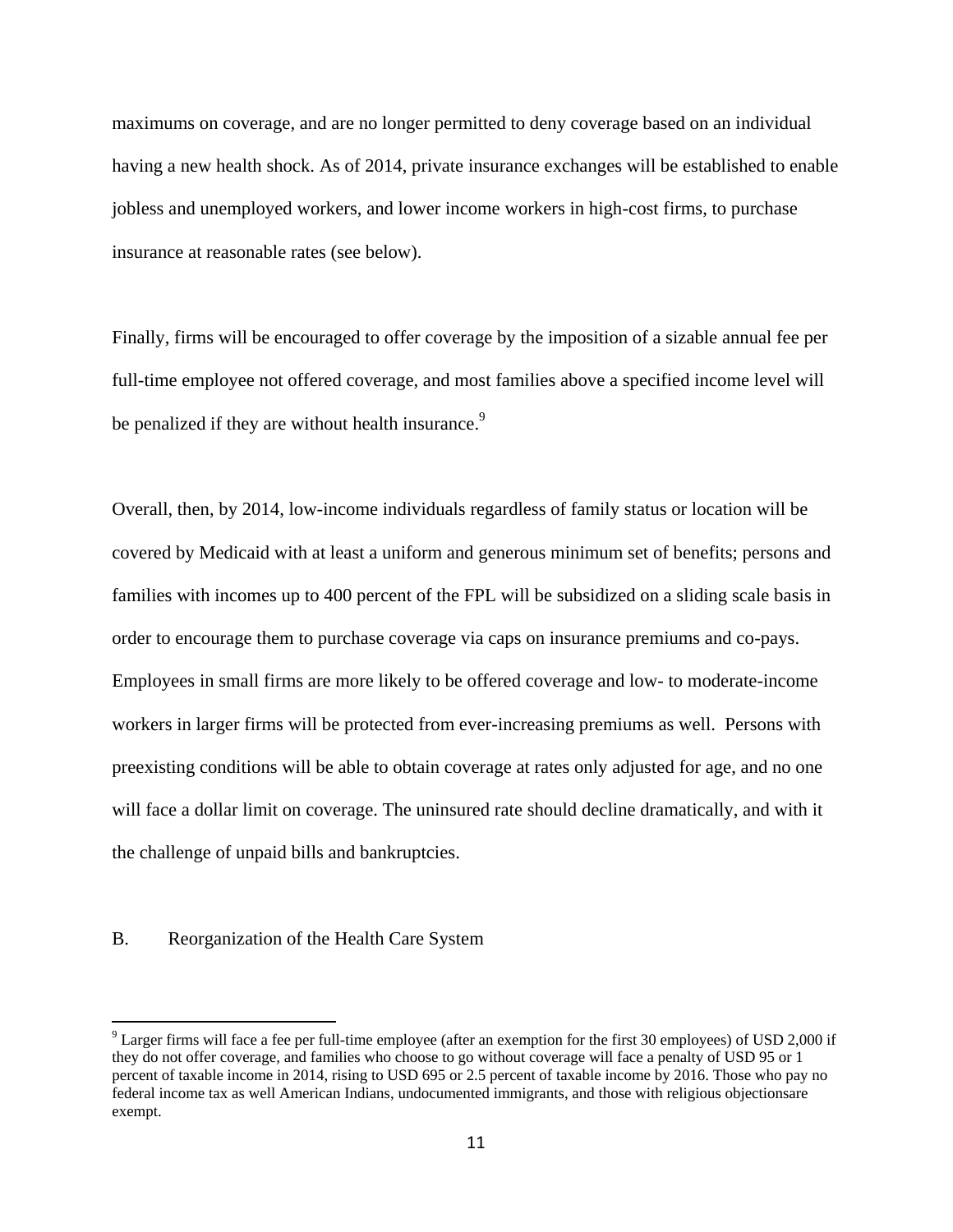#### *Health Insurance Exchanges*

As noted above, the US private health insurance market will be fundamentally changed by the introduction of a set of organized *Health Insurance Exchanges.*<sup>10</sup> These exchanges will be established in each state (or in groupings of states), and will require insurers to offer four standard packages of benefits (three of varying coverage levels, and a basic plan for younger citizens and those with limited resources).<sup>11</sup> Premiums for these plans will differ only by age. The establishment of these exchanges offering well-specified packages is expected to reduce complexity, making "shopping" among plans easier. The additional transparency of the products together with the size of the "markets" is expected to generate competition among insurers and act to control costs and price.

#### *Targeted Health Care Workforce Expansion*

 $\overline{a}$ 

The health care reform recognizes the problem of underserved areas, and provides increased support for training additional health care providers, including those providing pediatric services and physicians who are willing to work in underserved areas. In addition, funding to reduce the student loan debt of medical students willing to serve in underserved areas is to be doubled.

More generally, the reform seeks to increase the supply of primary care providers, a group that is in short supply nationally, and for whom earnings are much lower than those of other physicians.

 $10$  The inclusion of the exchanges in the legislation—and the limited access to their services—was a compromise between those who favored a full "public insurance option" and those who wanted no public sector intervention to increase competition among insurers.

 $11$  The benefit packages will be standardized and all qualified health plans are required to provide a set of preventive benefits including immunizations and other preventive health services with no cost sharing permitted.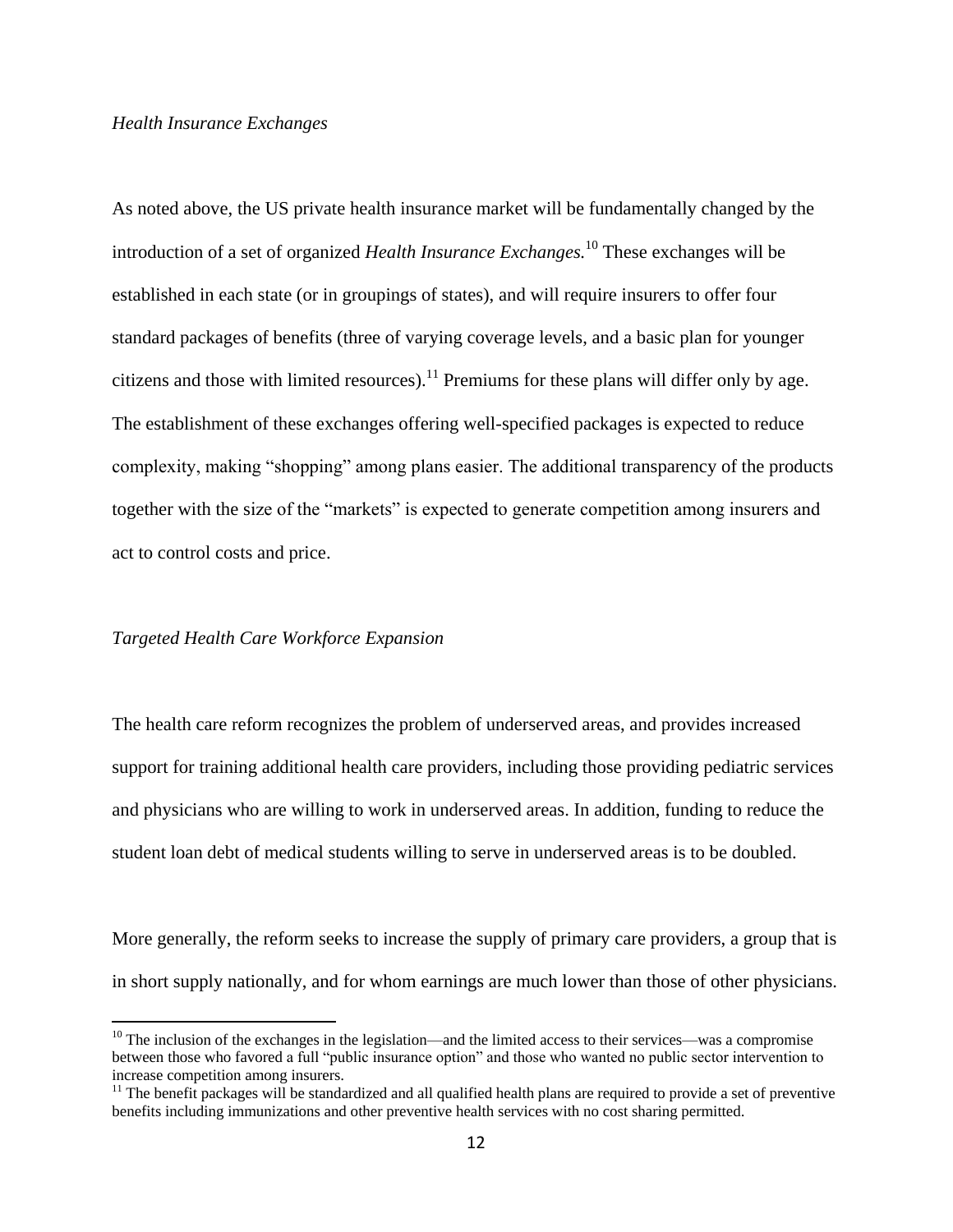For example, both Medicaid and Medicare will pay bonuses for services provided by primary care physicians. While this provision may increase costs in the short run, the goal is to increase the proportion of recent and future medical school graduates who become primary care providers by increasing the return to these doctors.

#### *Creating New Institutions to Serve Low-Income Groups*

The reform plan will increase funding for Community Heatlh Centers as well as new c*ommunitybased collaborative care networks,* which are consortia of providers operating under a joint governance structure and providing comprehensive health care services to low-income populations. Such networks extend the traditional medical care model by performing health outreach (using neighborhood health workers), providing transportation to reach the network, and offering "telehealth" and after-hours services. The goal is to encourage innovation in order to improve access to care among this underserved population. Existing Community Health Centers are located in underserved areas, serve about 20 million and are funded by public sector grants, fee for service and "pay-as-you-can" (sliding fees) but serve everyone regardless of ability to pay. About two thirds of their patients are covered by Medicaid or Medicare. Under reform they are expected to expand to serve 20 million more patients with an additional 15,000 in staff.

#### *Fostering More Efficient Service Delivery and Controlling Costs*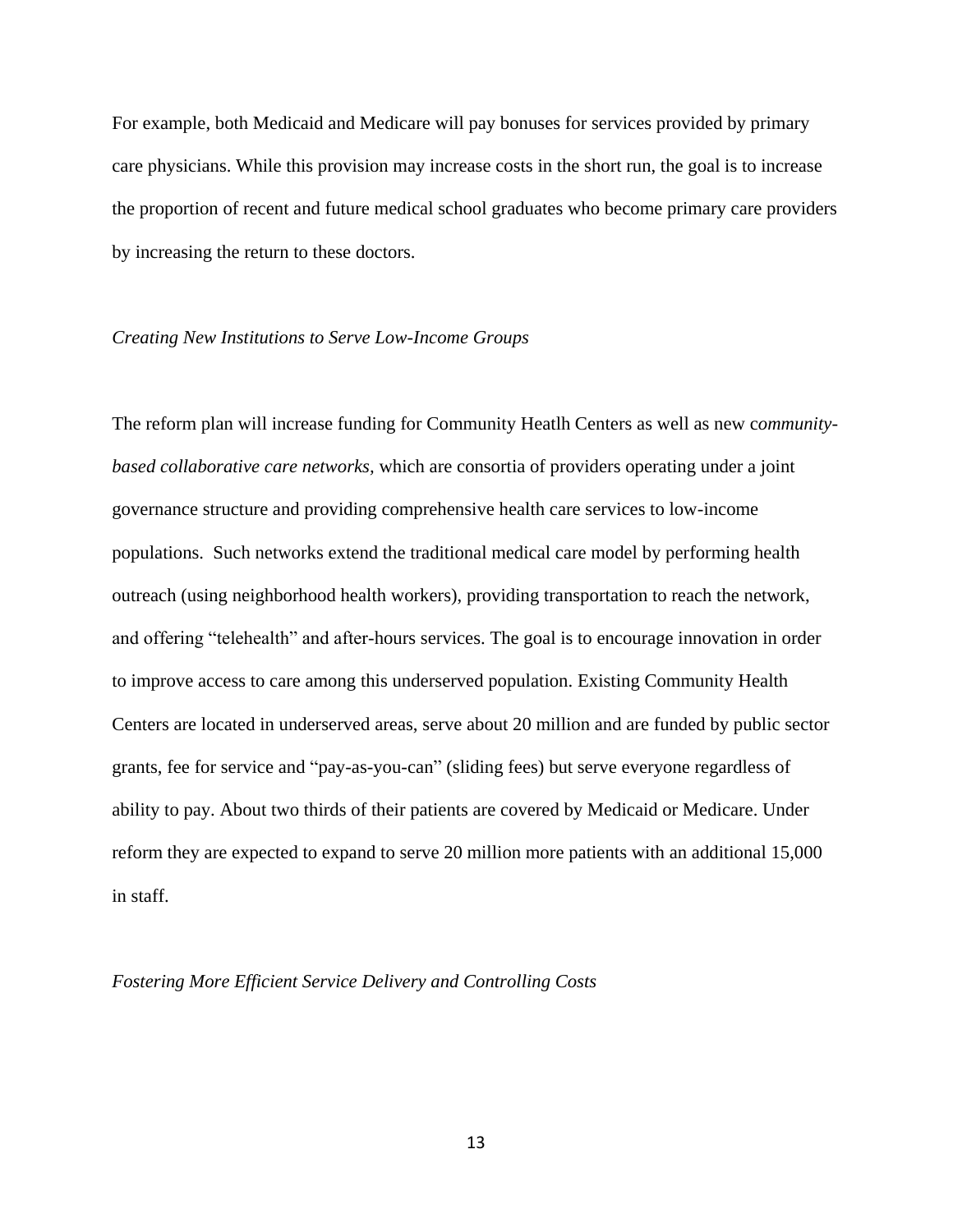Although much of the emphasis in the reform bill is on increasing access and coverage, the high and rapidly growing cost of health care is also addressed in the legislation. The issue of efficiency is the focus of a number of initiatives. A number of pilot projects focus on ways to improve efficiency and reduce costs, including a new national Center for Medicare and Medicaid Innovation that will test a variety of approaches to reward providers for quality and improvements in efficiency (rather than the volume of services). There will be a new and wellfunded federal independent advisory board to identify cost savings in the Medicare program, without increasing cost-sharing, using rationing, changing eligibility, or raising taxes. And, a new "Patient-Centered Outcomes Research Institute" will be established to identify comparative effectiveness research priorities and conduct, commission, and make public research to improve health care decision making. $12$ 

The 2010 legislation notes the many inefficiencies of the existing fee-for-service provision model that characterizes the existing US health care system, and sets several constraints designed to change the operation of the system. In order to reduce administrative costs, insurers covering large firms that spend less than 85 percent of their premiums on health care are required to offer rebates to enrollees (80 percent for insurers covering small firms). Health insurers will be required to follow administrative simplification standards involving electronic exchange of health information to both reduce paperwork and administrative costs as well as reduce duplicative services. All insurance rate increases must be submitted to public boards for approval; companies must justify their requests and provide information on nonmedical expenditures.

 $12$  Due to a variety of political pressures, the work of this institute is formally limited to comparative effectiveness rather than cost effectiveness or benefit-cost analysis.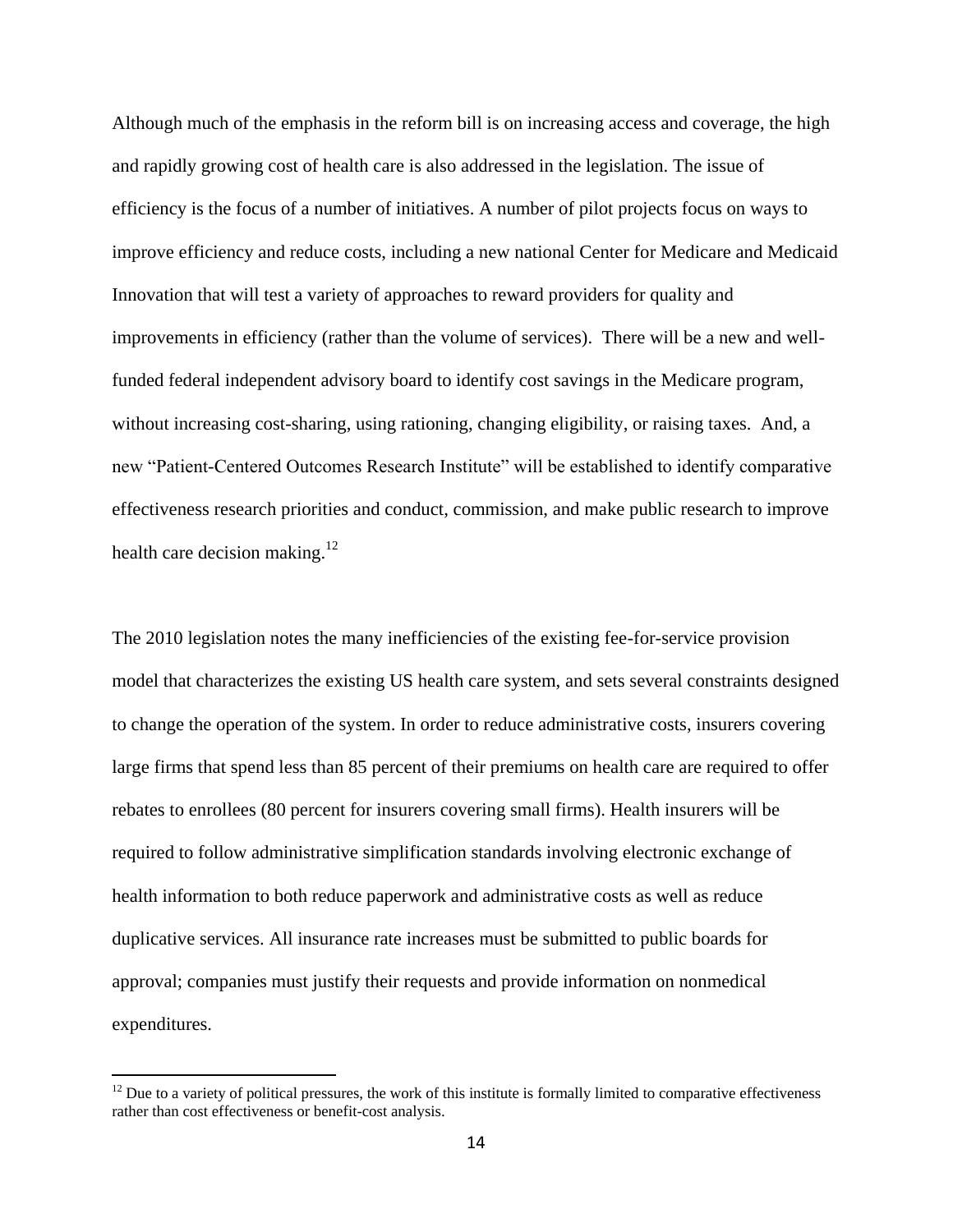In the bill, financial incentive is given to the creation of "Accountable Care Organizations" groups of doctors, hospitals, and other caregivers who will work together to improve the efficiency and quality of care. The concept here is an "HMO-type organization" providing care to older citizens enrolled in Medicare. Providers who join such organizations will receive "shared savings" from the efficiencies gained by providing coordinated care.<sup>13</sup> The vision is that these arrangements will lead to coordination among providers resulting in fewer duplicate tests and services, and increasingly cost-effective treatment. Clearly, the outcome of this experiment is not yet known, though existing efforts along this line seem promising.

The reform plan also provides incentives for health insurers to seek reduced costs by offering ―closed provider panel‖ plans. In these arrangements, a limited set of providers enables insurers to more effectively bargain over the terms of reimbursement and thereby to obtain "discounted" prices. While those patients covered by such plans are able to seek services outside the panel, they will be required to share more of the costs. Such closed panel plans are likely to appeal to smaller firms that currently do not offer coverage but are required to do so under the reform. They may also appeal to many larger firms as a way to reduce costs of coverage. However, current covered employees may object to the need to change providers.

Combining these efforts and the numerous other cost reduction measures in the bill, it is estimated that national health care expenditures will grow 69 percent over the 2009 to 2019 period, compared to 89 percent were the reform not to be undertaken. Given the significant

<sup>&</sup>lt;sup>13</sup> "Savings" are defined as the difference between actual expenditures and projected expenditures under groupspecific current reimbursement arrangements.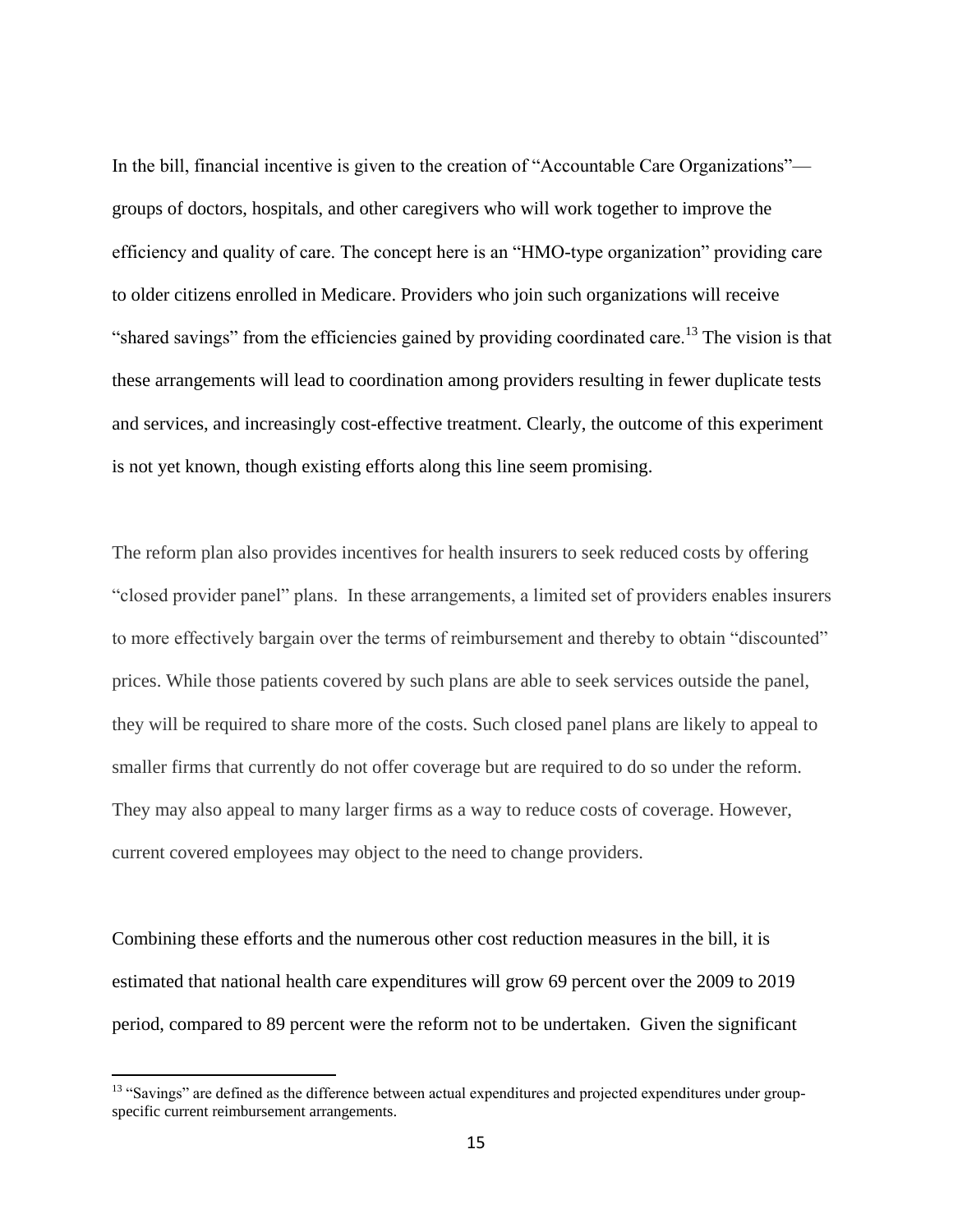growth in coverage and increases in access included in the legislation, this level of "savings" is impressive. Unfortunately, in spite of these gains, a greater proportion of GDP is expected to be spent on health care in 2019 than in 2009.

#### *Reducing Complexity in Health Insurance Choices*

The reform act recognizes the current frustration of both firms and workers regarding the complexity involved in both offering and accepting private, job-related insurance coverage. The federal government has set up a new health insurance Web site (HealthCare.gov) designed to assist families choosing among health insurance options. The Web site will offer user-specific coverage, eligibility, and cost-sharing information on available private insurance plans and public programs (e.g., Medicaid, Medicare, CHIP), and on any existing high-risk insurance pools or new pools that will be created by the legislation. Eventually, it will also provide standardized quality information as well. For firms, the Web site will include information on tax credits and other subsidies included in the legislation. In addition, employers are required to disclose to each employee the value of the benefits paid on their behalf for health insurance on the annual income statements used for tax reporting.

#### *Expanding and Restructuring Existing Public Programs*

The 2010 legislation contains numerous changes to and expansions of the three large public programs, Medicaid, Medicare, and Children's Health Insurance.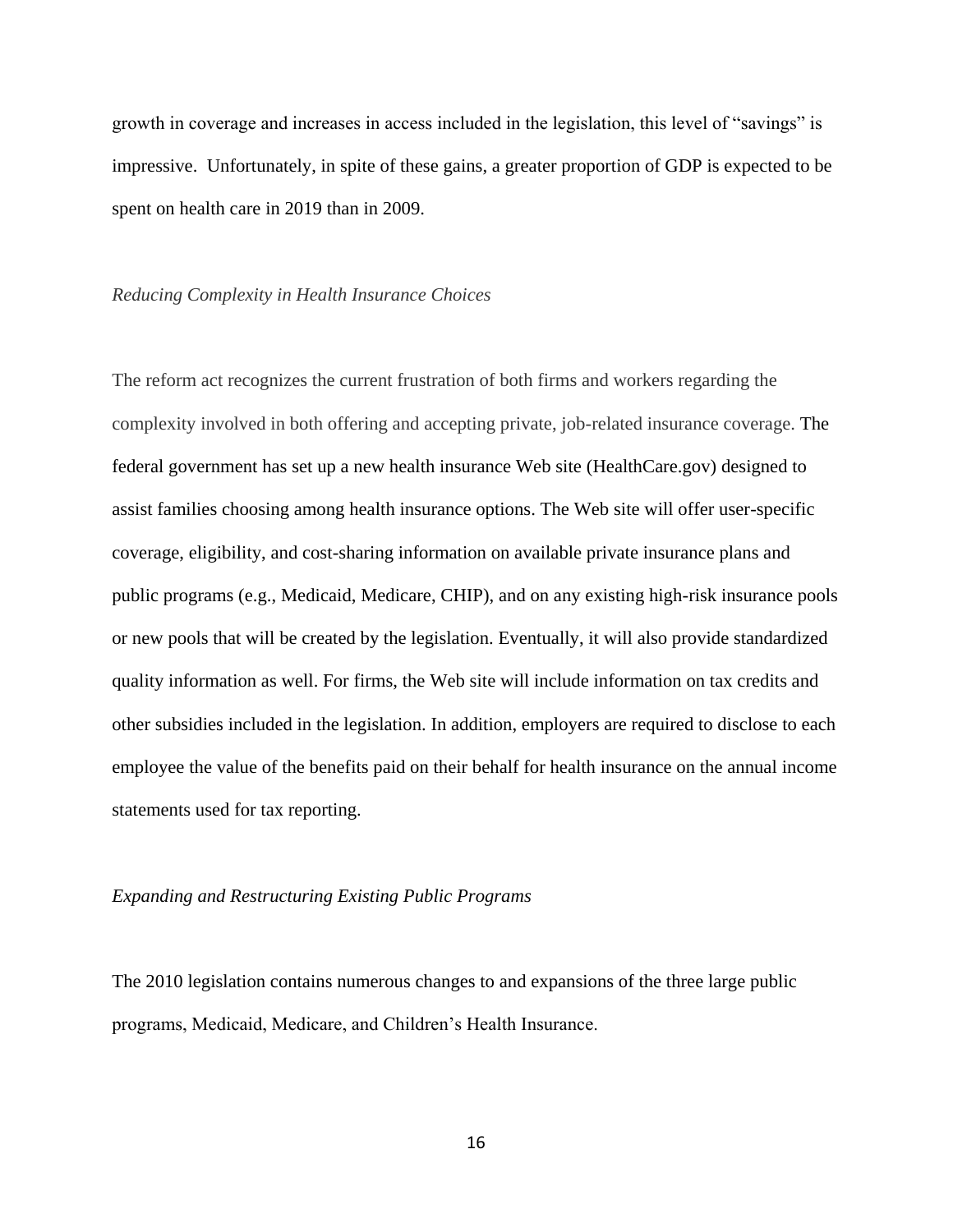Consider, first, the Medicare program. Medicare is modified in many ways, most of which encourage cost reductions; capitated payments to the most-generous (and generally acknowledged) over-paid plans will be reduced, the awkward subsidy arrangements in the drug benefit plan modified, and provider payments both tightened and redesigned to increase access to care. Related to this program is the coverage problem faced by early retirees, who have a high rate of being uninsured after leaving work and prior to entering Medicare. Many of them have lost insurance coverage as firms have recognized their relatively high costs and eliminated them from coverage. The reform plan establishes a temporary reinsurance program to offset some of the high coverage costs faced by firms and constrains the premiums that are charged for coverage.

The Medicaid program for lower-income people is also modified by the reform legislation. Eligibility is made more uniform across the states, and a benefit floor is set both to increase equity and to encourage providers to offer care to this population. As noted above, Medicaid (and Medicare) will pay bonuses for primary care services provided by primary care physicians, and for service provision in underserved areas. Costs should be reduced by the expected reduction in costs paid to hospitals that serve disproportionate numbers of low-income uninsured (known as the Disproportionate Share Program).

The state-based Children's Health Insurance Program (CHIP) has also been modified to expand eligibility and coverage; an annual eligibility period enables any child in a family with income below 200 percent of the FPL at the time a child is enrolled to remain eligible for 12 months. The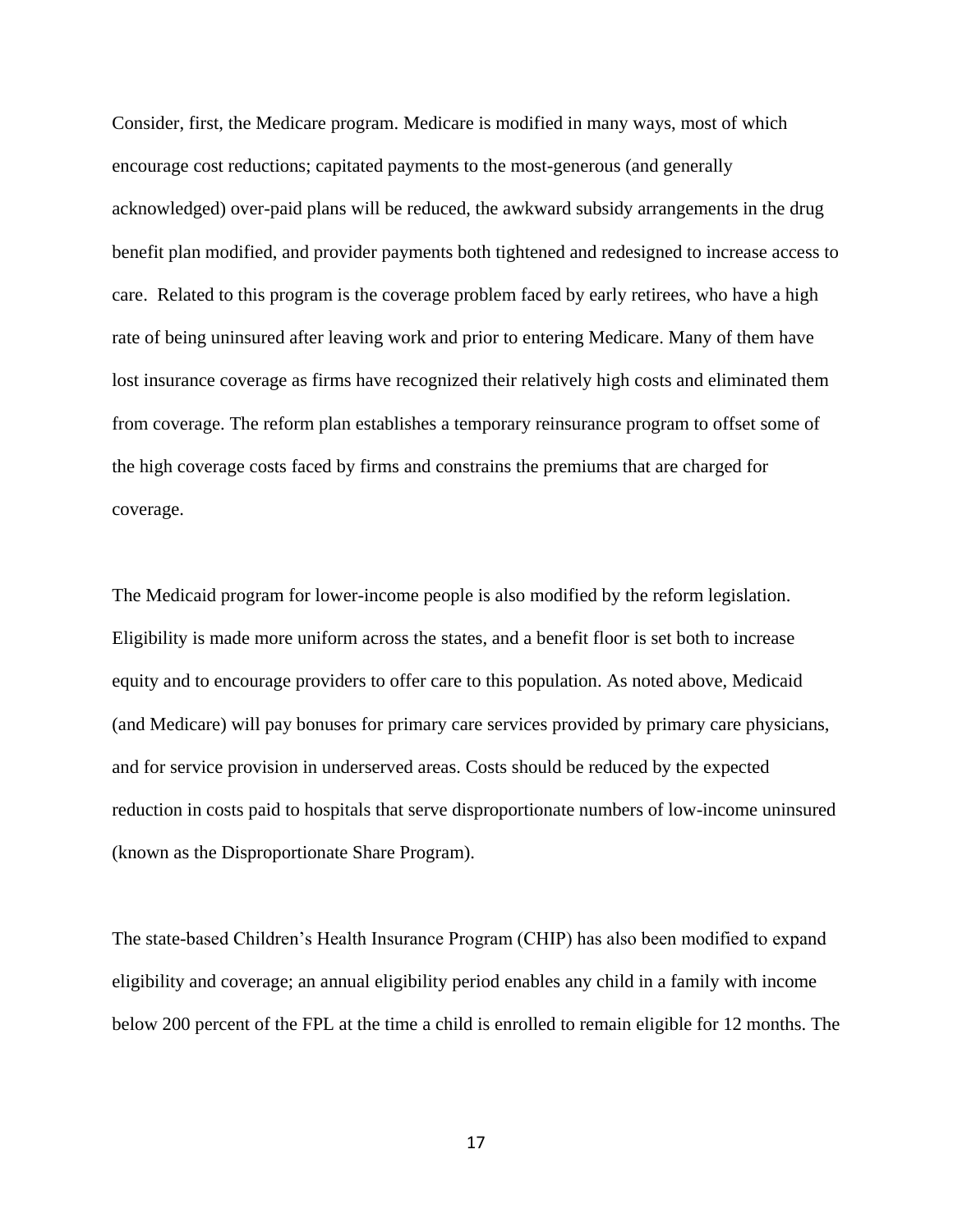reform also establishes more uniform eligibility levels across states. In addition, the legislation increases outreach and enrollment grants to increase participation in the program.

The reform legislation pays special attention to a particularly disadvantaged group, American Indians. The Indian Health Service has been constrained over time, but the reform provides additional benefits and a simpler enrollment arrangement. American Indian reservations are among the most underserved areas, and a number of financial inducements are offered to increase providers serving this population. With the goal of reducing long-term health disparities, the bill includes a wide variety of demonstration programs and mental and behavioral health programs for this population.

#### *Financing Health Care Reform*

The legislation imposes a variety of taxes and fees designed to offset the public share of costs. These include a tax (fee) on pharmaceutical companies and those who import brand name drugs. The fee is based on market share, and is expected to raise USD 27 billion from 2014 to 2019. Beginning in 2018, a 40 percent excise tax will be imposed on "Cadillac" (high-benefit/highcost) insurance plans, which is expected to raise about USD 15 billion per year. High earners will also face an increase in the payroll tax beginning in 2012; this tax, directed to supporting the Medicare program, is expected to raise USD 210 billion from 2012 to 2019. Finally, an excise tax of 2.9 percent will be imposed on medical device manufacturers, expected to raise USD 20 billion over the 2012 to 2019 period. And as noted above, an additional tax is imposed on those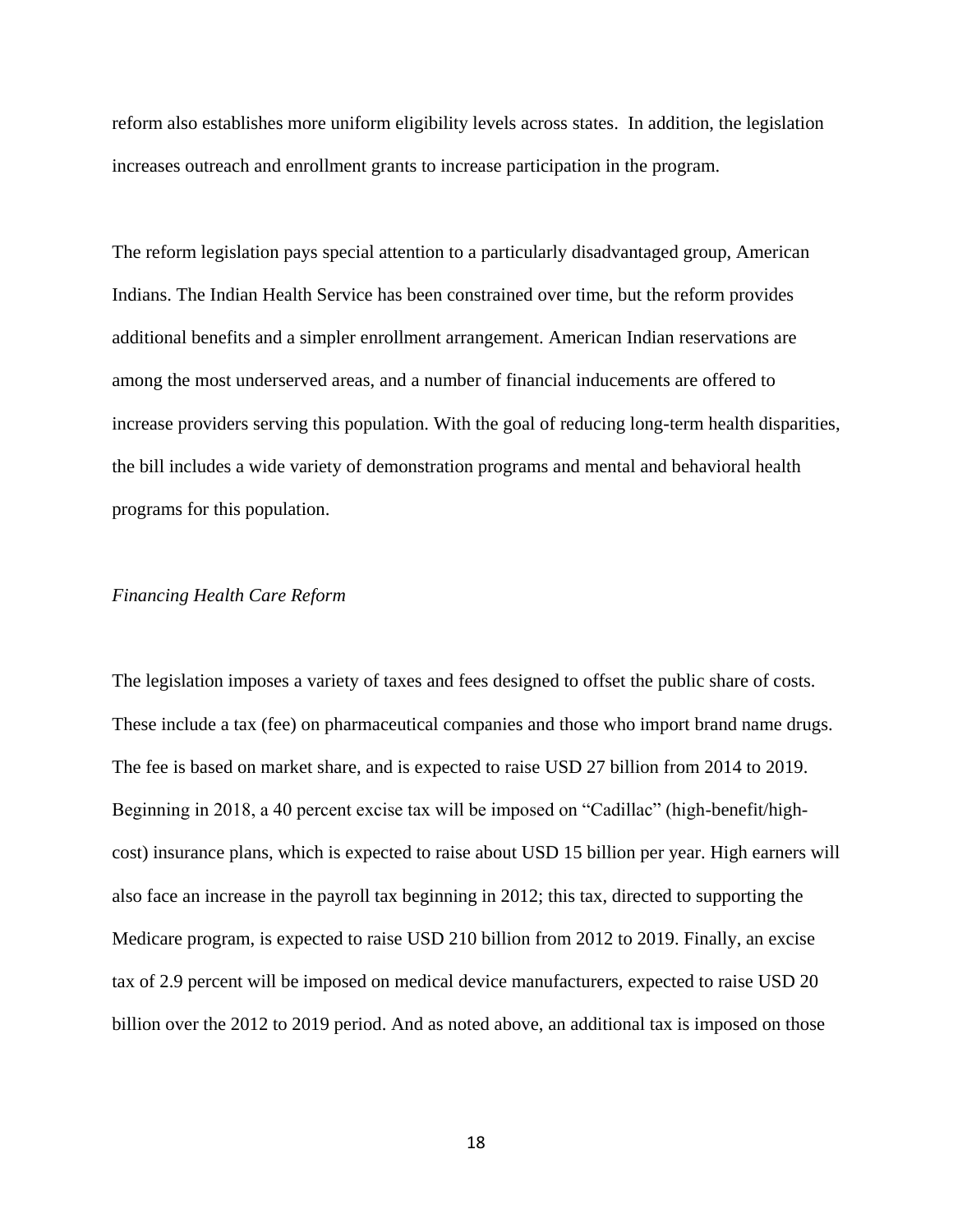who pay federal income tax if they do not have health care coverage, designed to decrease the uninsured population.<sup>14</sup>

#### *Modifying Provider and Insurer Incentives*

Modifying incentives to providers is another vital component of the reform. For example, Medicare will reward hospitals that attain better patient outcomes (higher quality) and Medicare provider payments will also be designed to reward productivity; these incentives are projected to generate cost savings of USD 160 billion from 2010 to 2019, an estimate that is very controversial. And, as noted above, insurance companies will have to have rate increases reviewed by the appropriate level of government, and Medicare payments to high-cost plans will be reduced. These changes are expected to result in cost savings of more USD 200 billion from 2010 to 2019.

#### **V. Will the Reform Work; Will Problems Remain?**

 $\overline{a}$ 

The changes introduced by the US health care reform of 2010 are enormous. While basic aspects of the existing system will be maintained—for example, the employer-provided insurance arrangement at the core of the system and the basic fee-for-service payment system—there is virtually no part of the nation's health care system that will remain untouched. Throughout the bill, measures are introduced to increase access, reduce inequities, control costs, increase quality, and realign incentives.

<sup>&</sup>lt;sup>14</sup>This "individual mandate" is a critical part of the plan, as the insurance exchanges to be established must both have a large pool of individuals and avoid the selection of the least healthy in order to be successful.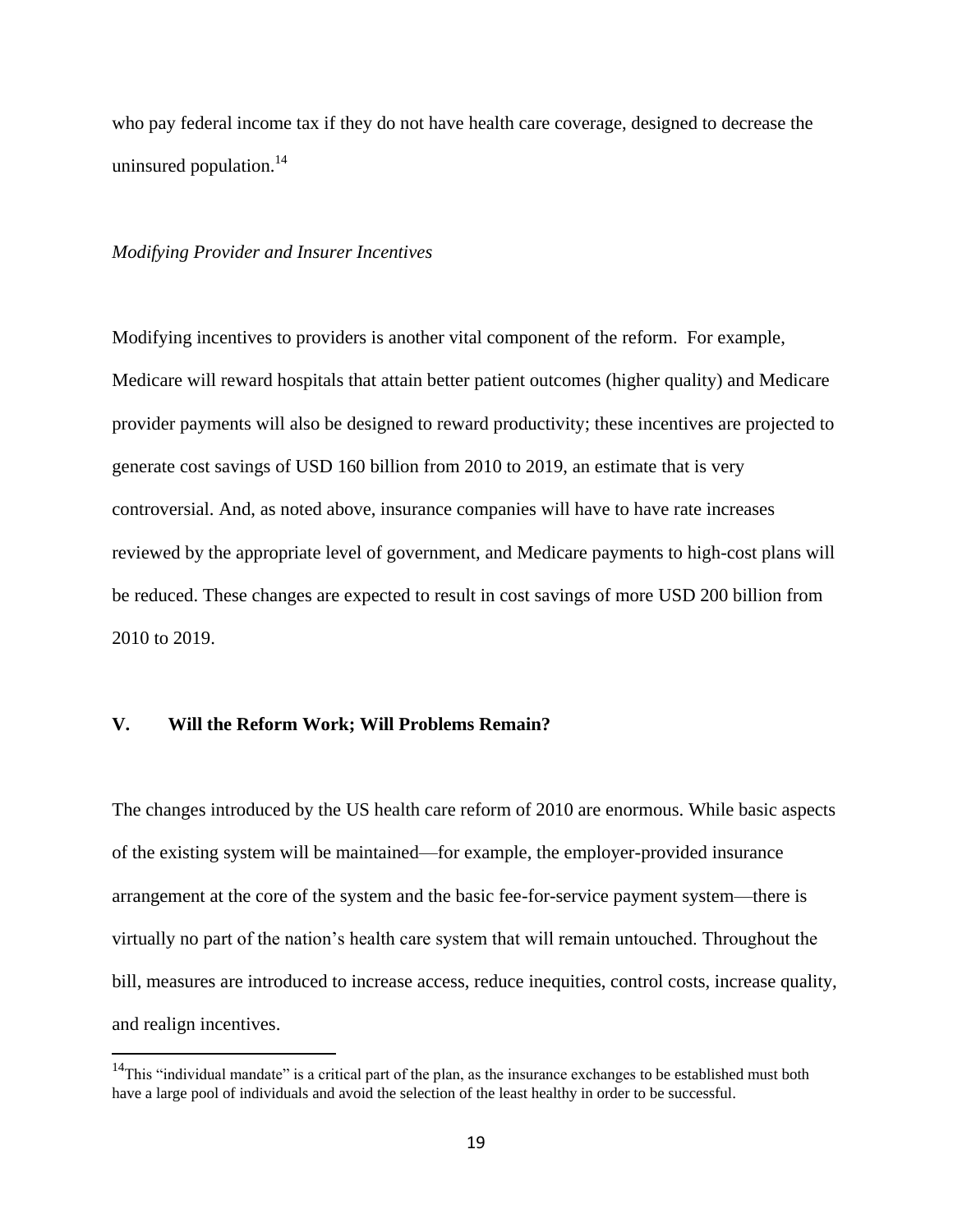Health care coverage will be provided to an additional 32 million Americans, reducing the uninsured population from about 12 percent to 6 percent of the population.<sup>15</sup> Sixteen percent of the newly insured have incomes below 133 percent of the FPL; they will now be covered by Medicaid. Access to care of all of those covered by Medicaid should improve as provider payment rates in this program increase to those paid by Medicare. Persons with existing conditions will no longer be excluded by health insurers. For the first time, those with low to moderate incomes (up to four times the FPL) will receive subsidies to purchase coverage. In addition to these subsidies is the cap on co-payments for all these families (many of whom are already insured), greatly reducing potential out-of-pocket expenses and adding security. Small businesses are offered subsidies in the form of tax credits if they offer coverage, making it easier for them to hire workers. The expenditures on health care are expected to be reduced because of the reform and the federal deficit will not grow as these expansions of coverage, quality improvements, and financial protection are financed by payment and system reform and by new tax revenues.

Of course, problems will remain, and uncertainties in implementation are pervasive. The remaining 6 percent of the population without coverage is troubling. The high administrative costs of the system, due largely to the need for many providers and insurers and the bargained system of payment determination, will not be reduced easily. As the debate over the legislation revealed, some citizens who face a penalty as they exercise their right to remain without coverage are angry. Some inequalities in access will remain, and there will still be too few

 $15$  The remaining uninsured will be primarily undocumented immigrants; they are not eligible for any benefits under the plan, nor are they able to use the exchanges. In addition, there will be some with moderate income who are not subject to a penalty for being uninsured, and who choose not to purchase coverage.